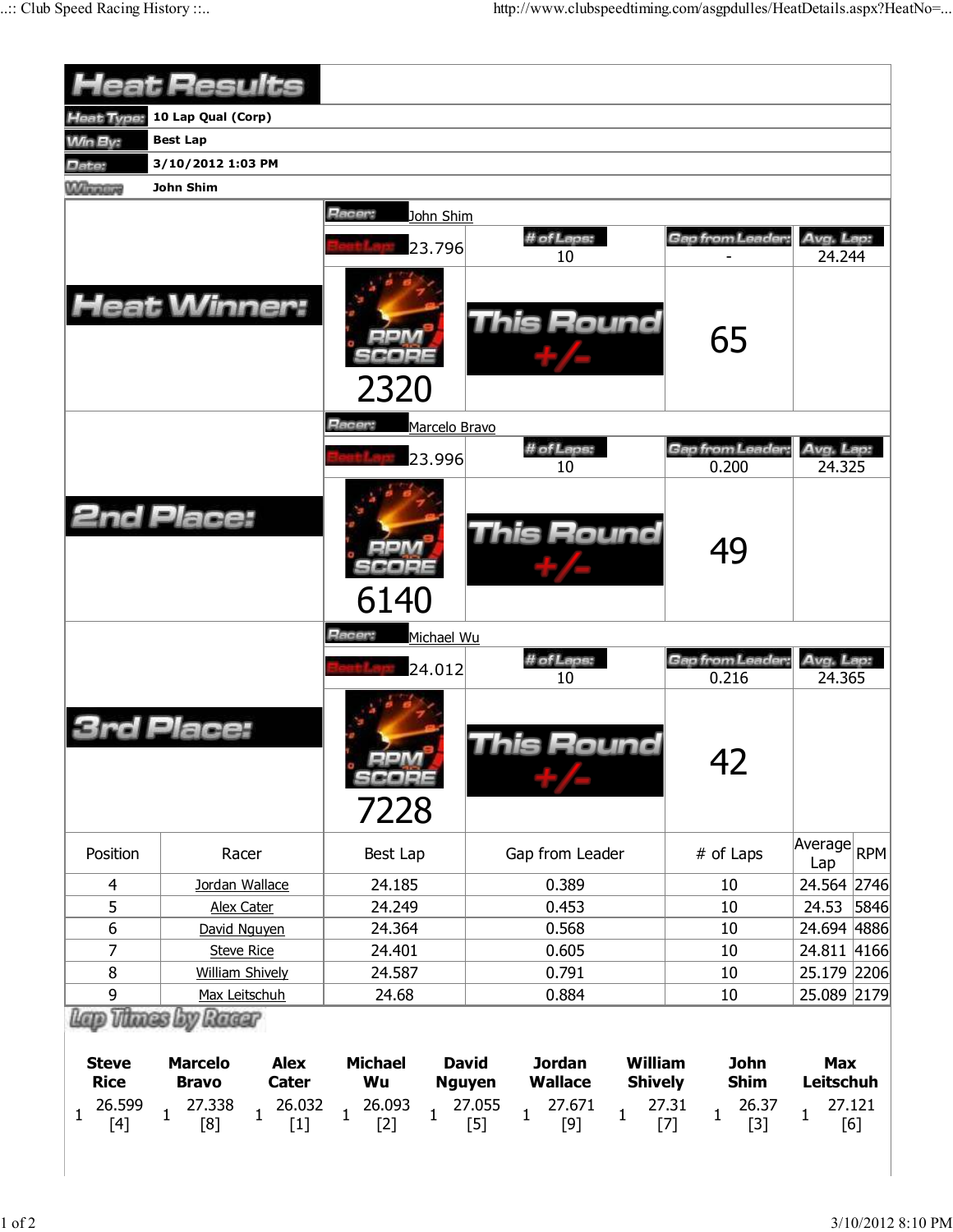| <b>Steve</b><br><b>Rice</b>   |                | <b>Marcelo</b><br><b>Bravo</b> |                 | <b>Alex</b><br>Cater  |                 | <b>Michael</b><br>Wu          |                 | <b>David</b><br>Nguyen |                | <b>Jordan</b><br>Wallace    |                | William<br><b>Shively</b>                                                                                                                                                                                                                                                                                                                                                                                                                                                                                        |                | <b>John</b><br><b>Shim</b> |         | Max                    |
|-------------------------------|----------------|--------------------------------|-----------------|-----------------------|-----------------|-------------------------------|-----------------|------------------------|----------------|-----------------------------|----------------|------------------------------------------------------------------------------------------------------------------------------------------------------------------------------------------------------------------------------------------------------------------------------------------------------------------------------------------------------------------------------------------------------------------------------------------------------------------------------------------------------------------|----------------|----------------------------|---------|------------------------|
| $2^{25.883}$<br>$[9]$         |                | 24.56<br>$[1]$                 | $\overline{2}$  | 25.35<br>$[7]$        | $\overline{2}$  | 24.637<br>$[3]$               | $\overline{2}$  | 24.76<br>$[4]$         | $\overline{2}$ | 24.781<br>$[5]$             | $\overline{2}$ | 25.116<br>[6]                                                                                                                                                                                                                                                                                                                                                                                                                                                                                                    | $\overline{2}$ | 24.58<br>$[2]$             | C       | Leitschuh<br>25.849    |
| 3 25.338<br>[9]               |                | 24.412<br>[1]                  | $\overline{3}$  | 24.464<br>$[3]$       | $\overline{3}$  | 24.72<br>$[5]$                | $\overline{3}$  | 24.937<br>[6]          | $\overline{3}$ | 24.52<br>[4]                | 3              | 25.264<br>$[7]$                                                                                                                                                                                                                                                                                                                                                                                                                                                                                                  | 3              | 24.437<br>$[2]$            |         | [8]<br>$3\;25.29\;[8]$ |
| 4 24.878<br>[7]               |                | 24.305<br>[2]                  | $\overline{4}$  | 24.749<br>$[3]$       | $\overline{4}$  | 24.483<br>[4]                 | $\overline{4}$  | 24.609<br>[6]          | $\overline{4}$ | 24.731<br>$\lceil 5 \rceil$ | $\overline{4}$ | 24.989<br>[8]                                                                                                                                                                                                                                                                                                                                                                                                                                                                                                    | $\overline{4}$ | 24.261<br> 1               | 4       | 25.093<br>[9]          |
| 5 24.754<br>[7]               |                | $5^{24.621}$<br>[2]            |                 | $5^{24.622}$<br>$[3]$ |                 | $5^{24.498}$<br>$[4]$         | 5 <sup>1</sup>  | 25.194<br>[6]          |                | $5^{24.643}$<br>[5]         | 5 <sup>1</sup> | 26.082<br>[9]                                                                                                                                                                                                                                                                                                                                                                                                                                                                                                    | 5              | 24.26<br>$[1]$             | 5       | 24.867<br>[8]          |
| 24.401<br>[5]                 | 6              | 24.365<br>[2]                  | $6\overline{6}$ | 24.394<br>[4]         | $6\overline{6}$ | 24.328<br>$\lceil 3 \rceil$   | $6\overline{6}$ | 24.723<br>[7]          | 6              | 24.43<br>$\lceil 6 \rceil$  | 6              | 24.684<br>[8]                                                                                                                                                                                                                                                                                                                                                                                                                                                                                                    | 6              | 24.271                     | 6       | 25.021<br>[9]          |
| 24.55<br>$\lceil 5 \rceil$    | $\overline{7}$ | 24.222<br>$[1]$                | $\overline{7}$  | 24.329<br>[4]         |                 | 7 24.278<br>$[3]$             | $\overline{7}$  | 24.733<br>[8]          | $\overline{7}$ | 24.648<br>[6]               | $\overline{7}$ | 24.587<br>$[7] \centering% \includegraphics[width=1\textwidth]{images/TransY.pdf} \caption{The first two different values of $d=3$ and $d=4$ (left) and $d=5$ (right) and $d=6$ (right) and $d=6$ (right) and $d=6$ (right) and $d=6$ (right) and $d=6$ (right) and $d=6$ (right) and $d=6$ (right) and $d=6$ (right) and $d=6$ (right) and $d=6$ (right) and $d=6$ (right) and $d=6$ (right) and $d=6$ (right) and $d=6$ (right) and $d=6$ (right) and $d=6$ (right) and $d=6$ (right) and $d=6$ (right) and $$ | $\overline{7}$ | 24.427<br>$[2]$            | 8       | 24.68 [9]<br>25.442    |
| 8 24.475<br>[6]               | 8              | 24.367<br>[4]                  |                 | 8 24.269<br>[5]       |                 | 8 24.012<br>$[1]$             | 8 <sup>8</sup>  | 24.459<br>$[7]$        | 8              | 24.185<br>$[3]$             | 8              | 24.668<br>[8]                                                                                                                                                                                                                                                                                                                                                                                                                                                                                                    | 8              | 24.147<br>[2]              | 9       | $[9]$<br>24.775        |
| 9 24.551<br>$\lceil 6 \rceil$ | $\mathsf{q}$   | 24.078<br>$\lceil 3 \rceil$    |                 | 9 24.249<br>$[5]$     |                 | 9 24.291<br>$\lceil 1 \rceil$ | 9               | 24.464<br>$[7]$        | $\overline{9}$ | 24.835<br>[4]               | $\overline{9}$ | 24.597<br>[8]                                                                                                                                                                                                                                                                                                                                                                                                                                                                                                    | $\mathsf{q}$   | 24.021<br>$[2]$            | $10-10$ | [9]<br>24.786          |
| 10 24.468<br>[7]              | 10             | 23.996<br>[2]                  |                 | 10 24.344<br>[5]      |                 | 10 24.039<br>[3]              | 10 <sup>1</sup> | 24.364<br>[6]          | 10             | 24.304<br>[4]               | 10             | 26.628<br>[8]                                                                                                                                                                                                                                                                                                                                                                                                                                                                                                    |                | 10 23.796                  |         | $[9]$                  |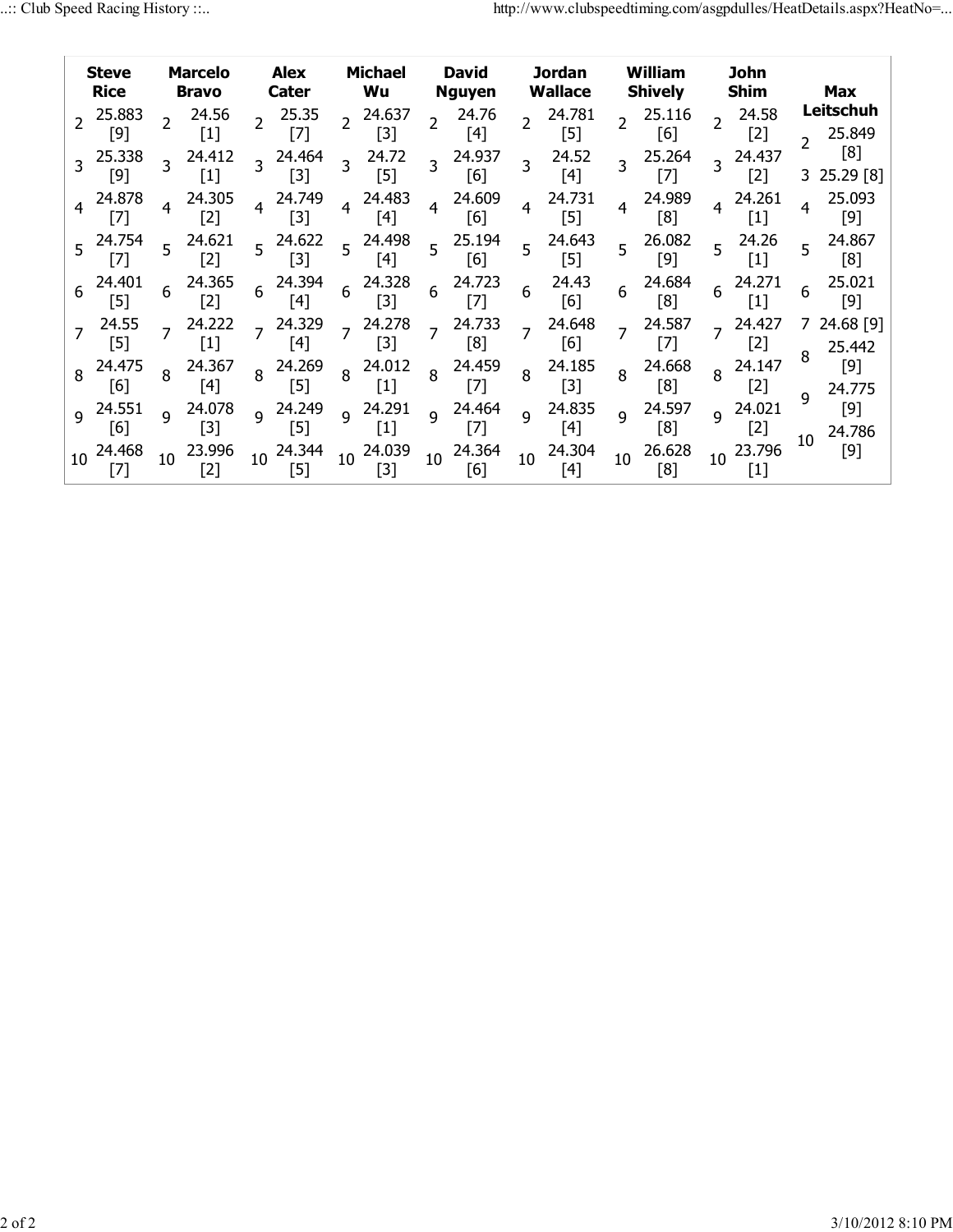| <b>Heat Results</b>                              |                                                                            |                                                                                             |                                                                                                                                  |                                                                             |                                            |  |  |  |  |  |  |  |
|--------------------------------------------------|----------------------------------------------------------------------------|---------------------------------------------------------------------------------------------|----------------------------------------------------------------------------------------------------------------------------------|-----------------------------------------------------------------------------|--------------------------------------------|--|--|--|--|--|--|--|
| Heat Type:                                       | 10 Lap Qual (Corp)                                                         |                                                                                             |                                                                                                                                  |                                                                             |                                            |  |  |  |  |  |  |  |
| <b>Min By:</b>                                   | <b>Best Lap</b>                                                            |                                                                                             |                                                                                                                                  |                                                                             |                                            |  |  |  |  |  |  |  |
| Date:                                            | 3/10/2012 1:13 PM                                                          |                                                                                             |                                                                                                                                  |                                                                             |                                            |  |  |  |  |  |  |  |
| <b>Williams</b>                                  | <b>Cristobal Rodr</b>                                                      |                                                                                             |                                                                                                                                  |                                                                             |                                            |  |  |  |  |  |  |  |
|                                                  |                                                                            | Racer:<br>Cristobal Rodr<br>24.106                                                          | # of Laps:<br>10                                                                                                                 | Gap from Leader                                                             | Avg. Lap:<br>24.812                        |  |  |  |  |  |  |  |
|                                                  | <b>Heat Winner:</b>                                                        | 2914                                                                                        | <b>This Round</b>                                                                                                                | 63                                                                          |                                            |  |  |  |  |  |  |  |
|                                                  |                                                                            | Racer:<br>Bananaspeed                                                                       |                                                                                                                                  |                                                                             |                                            |  |  |  |  |  |  |  |
|                                                  |                                                                            | 24.15                                                                                       | # of Laps:<br>10                                                                                                                 | Gap from Leader<br>0.044                                                    | Avg. Lap:<br>25.24                         |  |  |  |  |  |  |  |
|                                                  | <b>2nd Place:</b>                                                          | 3285                                                                                        | This Round                                                                                                                       | 49                                                                          |                                            |  |  |  |  |  |  |  |
|                                                  |                                                                            | Racer:<br>Oliver Rojas                                                                      |                                                                                                                                  |                                                                             |                                            |  |  |  |  |  |  |  |
|                                                  |                                                                            | 24.229                                                                                      | # of Laps:<br>10                                                                                                                 | Gap from Leader:<br>0.123                                                   | Avg. Lap:<br>24.921                        |  |  |  |  |  |  |  |
|                                                  | Place:                                                                     | scope<br>3417                                                                               | his Round                                                                                                                        | 42                                                                          |                                            |  |  |  |  |  |  |  |
| Position                                         | Racer                                                                      | Best Lap                                                                                    | Gap from Leader                                                                                                                  | # of Laps                                                                   | Average<br><b>RPM</b><br>Lap               |  |  |  |  |  |  |  |
| 4                                                | Michael Woodwo                                                             | 24.321                                                                                      | 0.215                                                                                                                            | 10                                                                          | 24.896 1635                                |  |  |  |  |  |  |  |
| 5                                                | <b>Brent Talley</b>                                                        | 24.468                                                                                      | 0.362                                                                                                                            | 10                                                                          | 24.651 1272                                |  |  |  |  |  |  |  |
| 6                                                | Marco Restivo                                                              | 24.572                                                                                      | 0.466                                                                                                                            | 10                                                                          | 24.731 2973                                |  |  |  |  |  |  |  |
| 7                                                | <b>Phillip Marquis</b>                                                     | 24.624                                                                                      | 0.518                                                                                                                            | 10                                                                          | 24.835 2216                                |  |  |  |  |  |  |  |
| 8                                                | Kelly Widmann                                                              | 24.854                                                                                      | 0.748                                                                                                                            | 9                                                                           | 25.192 2363                                |  |  |  |  |  |  |  |
| 9                                                | Christopher Wi                                                             | 24.931                                                                                      | 0.825                                                                                                                            | 10                                                                          | 25.052 2581                                |  |  |  |  |  |  |  |
| <b>Phillip</b>                                   | Lano Thunas by Ranar<br><b>Oliver</b><br><b>Cristobal</b>                  | <b>Marco</b><br><b>Bananaspeed</b>                                                          | <b>Michael</b><br><b>Brent</b>                                                                                                   | <b>Christopher</b>                                                          | <b>Kelly</b>                               |  |  |  |  |  |  |  |
| <b>Marquis</b><br>26.081<br>$\mathbf 1$<br>$[3]$ | <b>Rojas</b><br>Rodr<br>30.919<br>25.578<br>$\mathbf{1}$<br>$[9]$<br>$[1]$ | <b>Restivo</b><br>1 26.138 [4]<br>26.275<br>$\overline{2}$<br>$\mathbf{1}$<br>[6]<br>3<br>4 | Woodwo<br><b>Talley</b><br>26.724<br>32.756 [8]<br>$\mathbf{1}$<br>$\mathbf{1}$<br>[8]<br>24.15 [1]<br>2 25.56 [7]<br>24.327 [1] | <b>Wi</b><br>26.21<br>1 26.471 [7]<br>$[5]$<br>2 25.115 [5]<br>3 25.077 [6] | Widmann<br>25.828<br>$\mathbf{1}$<br>$[2]$ |  |  |  |  |  |  |  |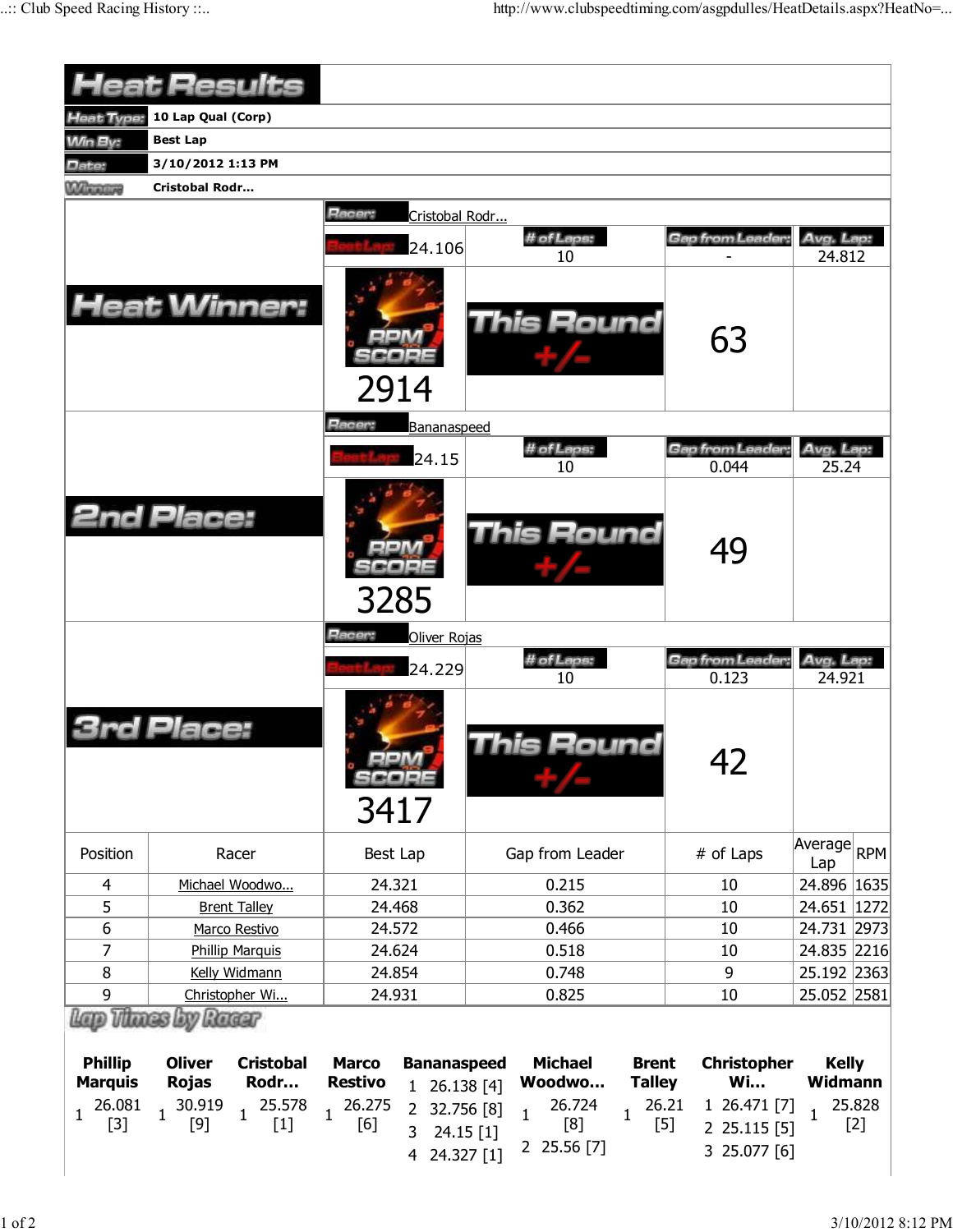| <b>Phillip</b><br><b>Marquis</b>                                                                                         | <b>Oliver</b><br>Rojas                                                                                                              | <b>Cristobal</b><br>Rodr…                                                                                                                                                                                | <b>Marco</b><br><b>Restivo</b>                                                                                                                  |                                                                                                                                    |                  | <b>Michael</b>                                                                                              | Brent<br><b>Talley</b>                                                                                                                           |                                                                                                                                                 |                                    | <b>Kelly</b><br>Widmann                                                                                   |
|--------------------------------------------------------------------------------------------------------------------------|-------------------------------------------------------------------------------------------------------------------------------------|----------------------------------------------------------------------------------------------------------------------------------------------------------------------------------------------------------|-------------------------------------------------------------------------------------------------------------------------------------------------|------------------------------------------------------------------------------------------------------------------------------------|------------------|-------------------------------------------------------------------------------------------------------------|--------------------------------------------------------------------------------------------------------------------------------------------------|-------------------------------------------------------------------------------------------------------------------------------------------------|------------------------------------|-----------------------------------------------------------------------------------------------------------|
| 2 24.879<br>[3]<br>25.36<br>$[5]$<br>4 24.851<br>[7]<br>$5^{24.624}$<br>[6]<br>24.691<br>6<br>[7]<br>$7^{24.776}$<br>[7] | 27.181<br>$[9]$<br>$3^{25.354}$<br>[9]<br>4 24.744<br>$[5]$<br>$5^{24.493}$<br>$[4]$<br>24.504<br>6<br>[5]<br>$7^{24.817}$<br>$[5]$ | 24.512<br>$\overline{2}$<br>25.072<br>$\overline{3}$<br>[3]<br>24.386<br>$\overline{4}$<br>[2]<br>$5^{24.106}$<br>$\left[ 1\right]$<br>24.35<br>6<br>$\left[1\right]$<br>24.174<br>$\overline{7}$<br>[1] | 24.937<br>$[4]$<br>$3^{24.642}$<br>$[4]$<br>24.572<br>$\overline{4}$<br>$[4]$<br>$5^{24.765}$<br>$[5]$<br>24.674<br>6<br>[6]<br>7 24.739<br>[6] | <b>Bananaspeed</b><br>5.<br>24.445 [2]<br>24.408 [2]<br>6<br>24.195 [2]<br>24.197 [2]<br>8<br>24.475 [2]<br>9<br>$24.21$ [2]<br>10 | 5<br>6<br>7<br>8 | Woodwo<br>25.348<br>[8]<br>24.811<br>[6]<br>24.971<br>$[7]$<br>24.429<br>$[3]$<br>25.029<br>$[3]$<br>24.937 | 24.846<br>$[2]$<br>24.479<br>$\overline{\mathbf{z}}$<br>$[2]$<br>24.807<br>$[3]$<br>5 24.499<br>$[3]$<br>24.634<br>6<br>$[4]$<br>24.682<br>$[4]$ | <b>Christopher</b><br><b>Wi</b><br>4 25.123 [8]<br>24.97 [8]<br>5.<br>625.031[8]<br>25.075 [9]<br>8 25.185 [9]<br>9 24.963 [9]<br>10 24.931 [9] | 3<br>4<br>5<br>6<br>$\overline{ }$ | 25.187<br>[6]<br>25.28<br>$[7]$<br>25.183<br>$[9]$<br>24.982<br>$[9]$<br>25.892<br>$[9]$<br>24.854<br>[8] |
| 8 24.692<br>$[7]$<br>$9^{24.837}$<br>$[7]$                                                                               | $8^{24.542}$<br>[5]<br>$9^{24.428}$<br>$[3]$                                                                                        | 24.187<br>8<br> 1 <br>27.091<br>$\overline{9}$<br> 1                                                                                                                                                     | 24.798<br>8<br>[6]<br>9 24.798<br>[6]                                                                                                           |                                                                                                                                    | q                | $[3]$<br>24.655<br>$[4]$                                                                                    | 24.682<br>$[4]$<br>24.76<br>q<br>$[5]$                                                                                                           |                                                                                                                                                 | 8<br>q                             | 25.092<br>[8]<br>25.064                                                                                   |
| 24.807<br>10<br>[7]                                                                                                      | 10 24.229<br>[3]                                                                                                                    | 25.43<br>10<br>$\left[ 1 \right]$                                                                                                                                                                        | 24.658<br>10 <sup>°</sup><br>[6]                                                                                                                |                                                                                                                                    | 10               | 24.321<br>[4]                                                                                               | 24.468<br>10<br>[5]                                                                                                                              |                                                                                                                                                 | 10                                 | [8]                                                                                                       |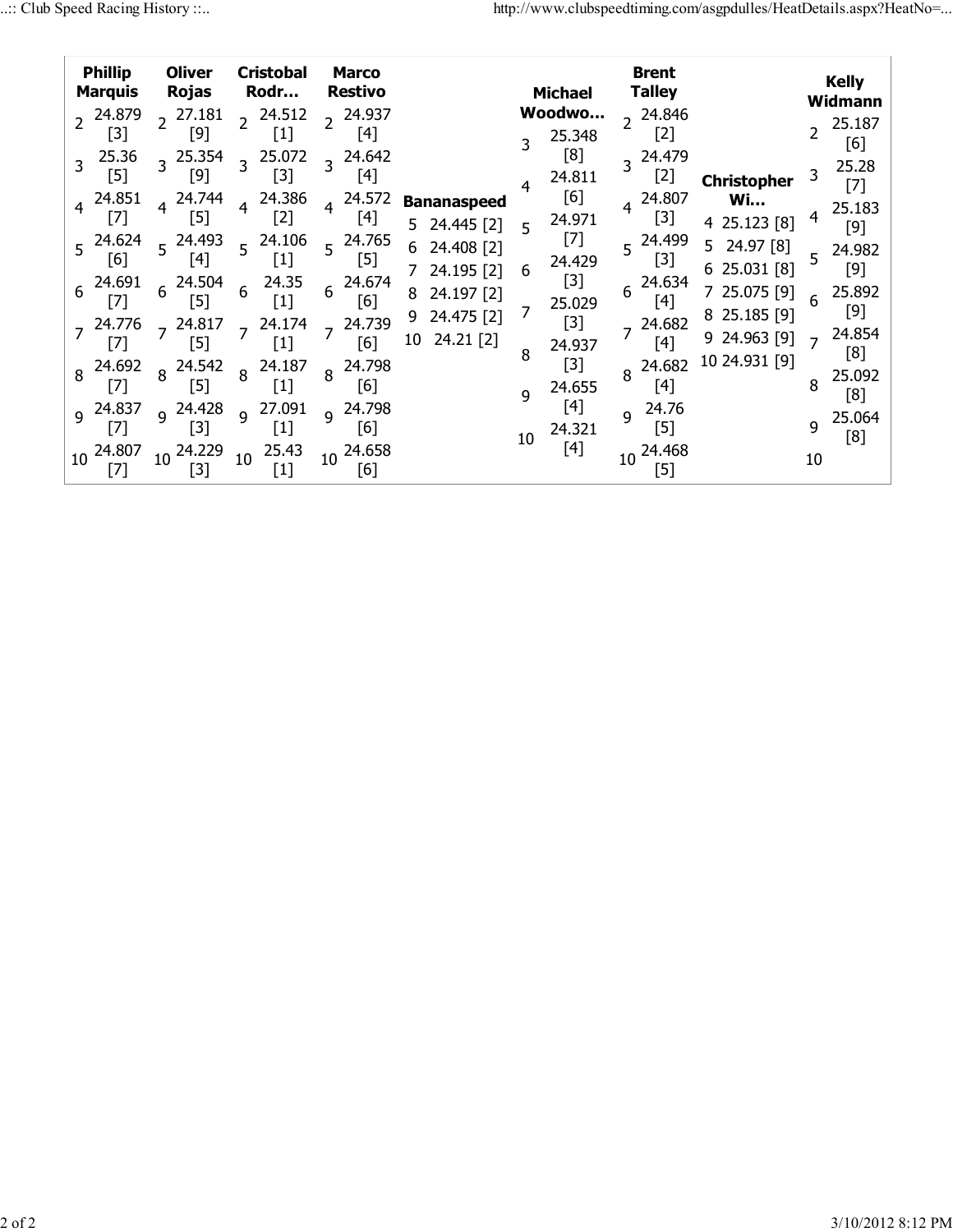|                                                                      | <b>Heat Results</b>                                                                                                                       |                                                                                                      |                                                                                                                                                                   |                                                                   |                                                                  |  |  |  |  |  |  |  |
|----------------------------------------------------------------------|-------------------------------------------------------------------------------------------------------------------------------------------|------------------------------------------------------------------------------------------------------|-------------------------------------------------------------------------------------------------------------------------------------------------------------------|-------------------------------------------------------------------|------------------------------------------------------------------|--|--|--|--|--|--|--|
| Heat Type:                                                           | 10 Lap Qual (Corp)                                                                                                                        |                                                                                                      |                                                                                                                                                                   |                                                                   |                                                                  |  |  |  |  |  |  |  |
| <b>Min By:</b>                                                       | <b>Best Lap</b>                                                                                                                           |                                                                                                      |                                                                                                                                                                   |                                                                   |                                                                  |  |  |  |  |  |  |  |
| Date:                                                                | 3/10/2012 1:23 PM                                                                                                                         |                                                                                                      |                                                                                                                                                                   |                                                                   |                                                                  |  |  |  |  |  |  |  |
| <b>Winners</b>                                                       | <b>Odise Adams Jr</b>                                                                                                                     |                                                                                                      |                                                                                                                                                                   |                                                                   |                                                                  |  |  |  |  |  |  |  |
|                                                                      |                                                                                                                                           | Racer:<br>Odise Adams Jr<br>24.148                                                                   | # of Laps:<br>10                                                                                                                                                  | Gap from Leader:                                                  | Avg. Lap:<br>25.173                                              |  |  |  |  |  |  |  |
|                                                                      | <b>Heat Winner:</b>                                                                                                                       | 8231                                                                                                 | <b>This Round</b>                                                                                                                                                 | 56                                                                |                                                                  |  |  |  |  |  |  |  |
|                                                                      |                                                                                                                                           | Racer:<br>David Biddle                                                                               |                                                                                                                                                                   |                                                                   |                                                                  |  |  |  |  |  |  |  |
|                                                                      |                                                                                                                                           | 24.315                                                                                               | # of Laps:                                                                                                                                                        | <b>Gap from Leader</b>                                            | Avg. Lap:                                                        |  |  |  |  |  |  |  |
|                                                                      |                                                                                                                                           |                                                                                                      | 10                                                                                                                                                                | 0.167                                                             | 24.567                                                           |  |  |  |  |  |  |  |
|                                                                      | <b>2nd Place:</b>                                                                                                                         | 1538                                                                                                 | <b>This Round</b>                                                                                                                                                 | 44                                                                |                                                                  |  |  |  |  |  |  |  |
| Racer:<br>Matthew Anderson                                           |                                                                                                                                           |                                                                                                      |                                                                                                                                                                   |                                                                   |                                                                  |  |  |  |  |  |  |  |
|                                                                      |                                                                                                                                           | 24.531                                                                                               | # of Laps:<br>10                                                                                                                                                  | Gap from Leader:<br>0.383                                         | Avg. Lap:<br>25.083                                              |  |  |  |  |  |  |  |
|                                                                      | Place:                                                                                                                                    | 1456                                                                                                 | iis Round                                                                                                                                                         | חר<br>35                                                          |                                                                  |  |  |  |  |  |  |  |
| Position                                                             | Racer                                                                                                                                     | Best Lap                                                                                             | Gap from Leader                                                                                                                                                   | # of Laps                                                         | Average<br><b>RPM</b><br>Lap                                     |  |  |  |  |  |  |  |
| $\overline{4}$                                                       | Alexander Cumm                                                                                                                            | 24.629                                                                                               | 0.481                                                                                                                                                             | 10                                                                | 25.311 2707                                                      |  |  |  |  |  |  |  |
| 5                                                                    | Robert Orr                                                                                                                                | 24.74                                                                                                | 0.592                                                                                                                                                             | 10                                                                | 25.005 2031                                                      |  |  |  |  |  |  |  |
| $\boldsymbol{6}$                                                     | John Watts                                                                                                                                | 24.96                                                                                                | 0.812                                                                                                                                                             | 10                                                                | 25.527 1389                                                      |  |  |  |  |  |  |  |
| 7                                                                    | Ary Jogasurya                                                                                                                             | 25.009                                                                                               | 0.861                                                                                                                                                             | 10                                                                | 25.525 2127                                                      |  |  |  |  |  |  |  |
| 8                                                                    | Michael Kohut                                                                                                                             | 26.177                                                                                               | 2.029                                                                                                                                                             | 9                                                                 | 27.82<br> 1206                                                   |  |  |  |  |  |  |  |
| v Racar<br><b>David</b><br><b>Alexander</b><br><b>Biddle</b><br>Cumm |                                                                                                                                           | <b>Robert</b><br>Ary<br>Orr<br>Jogasurya                                                             | <b>Matthew</b><br><b>Odise</b><br><b>Adams Jr</b><br><b>Anderson</b>                                                                                              | <b>John</b><br><b>Watts</b>                                       | <b>Michael</b><br><b>Kohut</b>                                   |  |  |  |  |  |  |  |
| 25.823<br>1<br>$[2]$<br>24.84<br>2<br>$[1]$                          | 27.08 [5]<br>$\mathbf{1}$<br>$\mathbf{1}$<br>26.027 [7]<br>$\overline{2}$<br>$\overline{3}$<br>25.958 [7]<br>$\overline{2}$<br>ראז לכל אל | 27.361<br>27.138<br>$\mathbf{1}$<br>[6]<br>$[7]$<br>25.206<br>25.106<br>$\overline{2}$<br>[4]<br>[2] | 25.396<br>26.055 [3]<br>$\mathbf{1}$<br>$\mathbf{1}$<br>$[1]$<br>25.145 [3]<br>$\overline{2}$<br>27.252<br>3<br>25.264 [4]<br>$\overline{2}$<br>$[5]$<br>24521521 | 27.074<br>$\mathbf 1$<br>$[4]$<br>25.739<br>$\overline{2}$<br>[6] | 28.775<br>$\mathbf{1}$<br>[8]<br>27.509<br>$\overline{2}$<br>[8] |  |  |  |  |  |  |  |

4 24.531 [2]

4 25.327 [6]